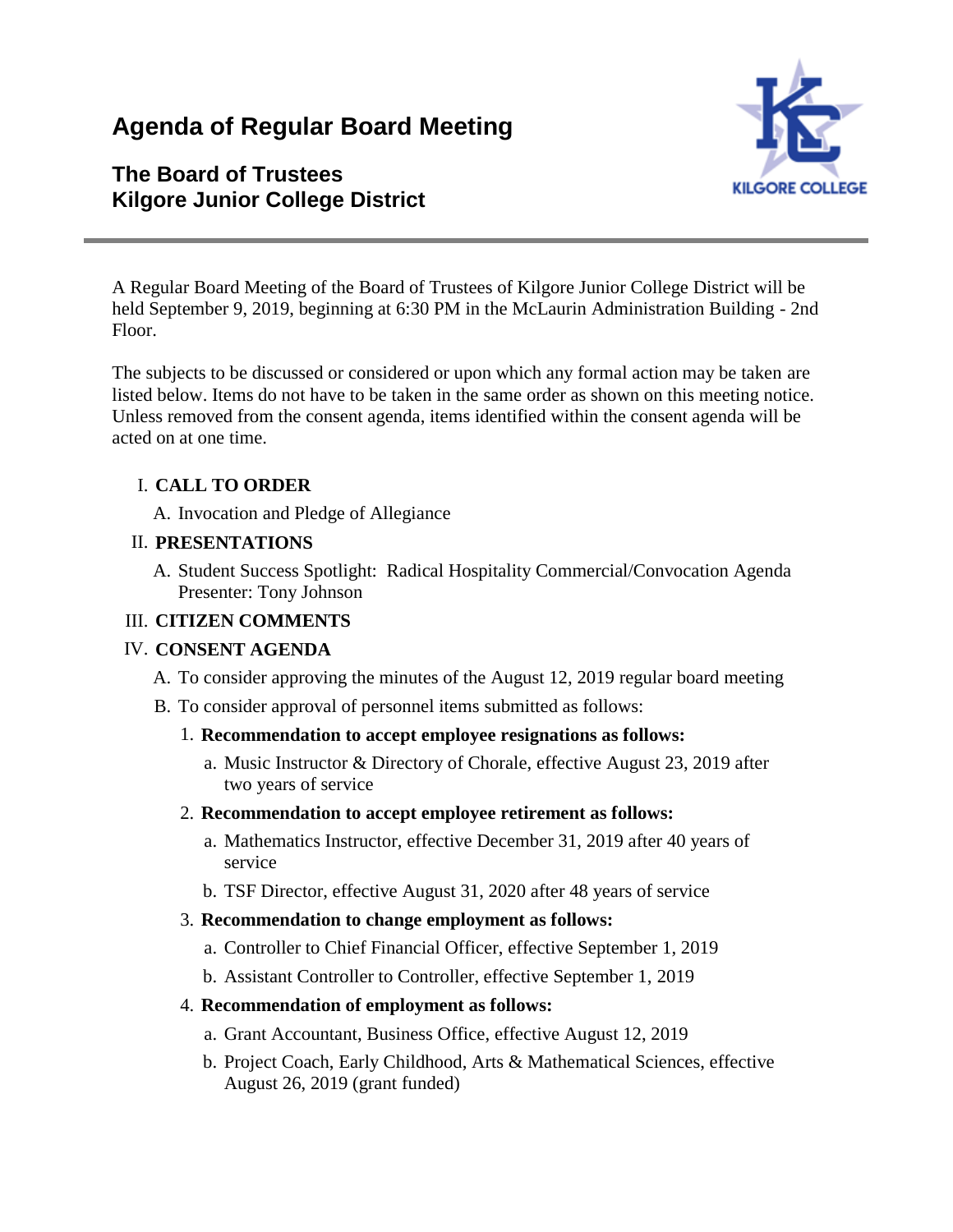- c. Project Advisor, Upward Bound, Student Development, effective August 16, 2019 (grant funded)
- d. Computer & Information Technology Instructor, Business & Information Technology, effective September 1, 2019
- e. Professional Support Assistant, Financial Aid, Student Development, effective September 9, 2019
- f. Professional Support Assistant, Financial Aid, Student Development, effective September 9, 2019
- g. Support Specialist, Purchasing, Business Office, effective September 1, 2019
- h. Bookstore Clerk, Business Office, effective September 1, 2019

C. To consider payment of legal fees for services rendered

#### V. **EXECUTIVE SESSION**

 Adjournment to executive session pursuant to Texas Government Code Sections 551.071 - 551.084, the Open Meetings Act, for the following purposes:

 "The Board has adjourned to executive session at \_\_\_\_\_\_\_\_\_\_p.m. on **September 9, 2019."**

PERSONNEL: (Government Code 551.074)

LEGAL: (Government Code 551.071)

For the purpose of a private consultation with the Board's attorney on any or all subjects or matters authorized by law.

REAL ESTATE: (Government Code 551.072)

#### RECONVENING IN OPEN MEETING

#### "**The Board has reconvened in open session at \_\_\_\_\_\_\_\_\_p.m. on September 9, 2019."**

IF, DURING THE COURSE OF THE MEETING COVERED BY THIS NOTICE, THE BOARD SHOULD DETERMINE THAT A CLOSED OR EXECUTIVE MEETING OR SESSION OF THE BOARD SHOULD BE HELD OR IS REQUIRED IN RELATION TO ANY ITEM INCLUDED IN THIS NOTICE, THEN SUCH CLOSED OR EXECUTIVE MEETING OR SESSION AS AUTHORIZED BY SECTION 551.001 ET SEQ. OF THE TEXAS GOVERNMENT CODE (THE OPEN MEETINGS ACT) WILL BE HELD BY THE BOARD AT THAT DATE, HOUR AND PLACE GIVEN IN THIS NOTICE OR AS SOON AFTER THE COMMENCEMENT OF THE MEETING COVERED BY THIS NOTICE AS THE BOARD MAY CONVENIENTLY MEET IN SUCH CLOSED OR EXECUTIVE MEETING OR SESSION CONCERNING ANY AND